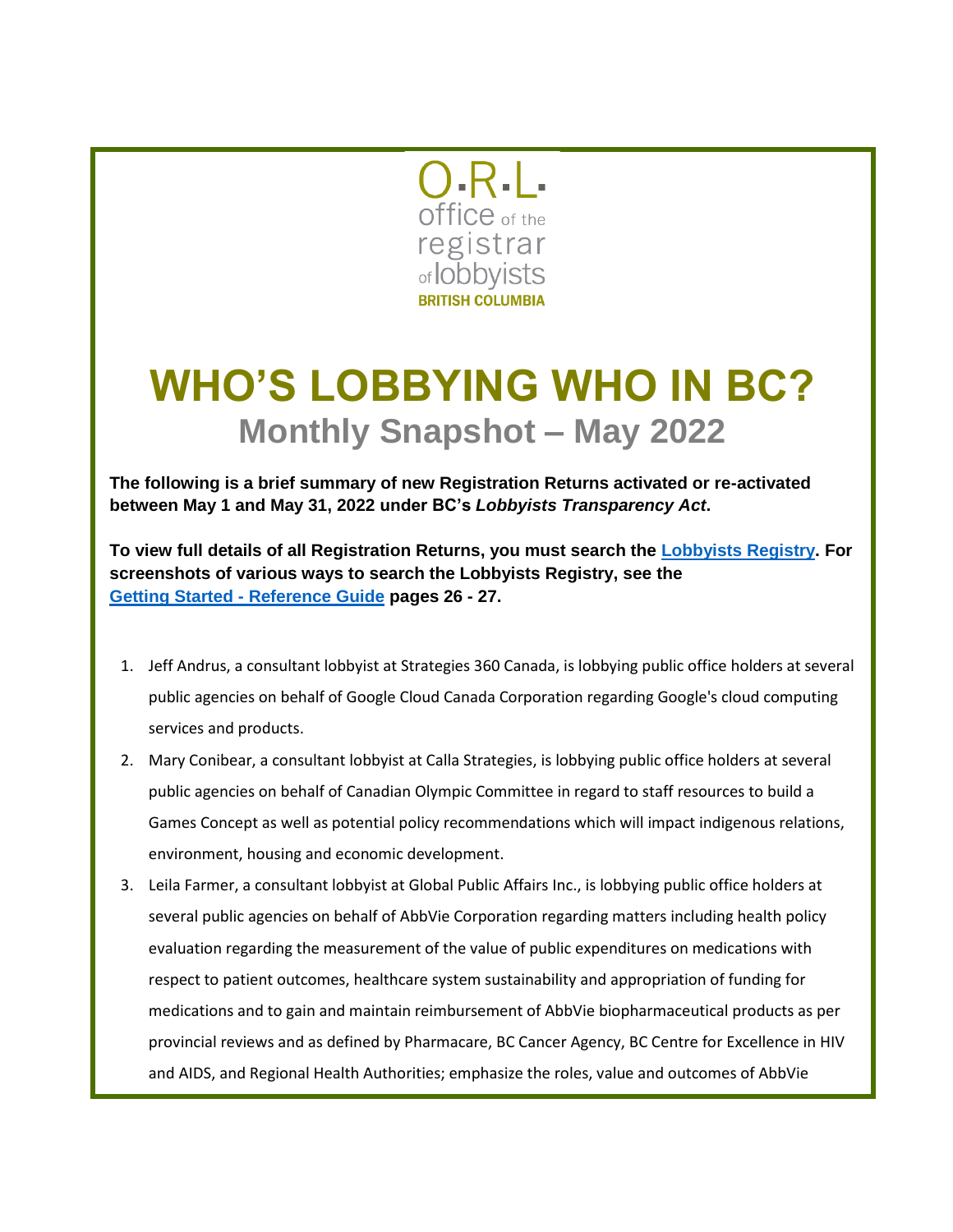biopharmaceutical products in providing benefits to patient health and contribution to the BC healthcare system.

- 4. Stephanie Gawur, a consultant lobbyist at Santis Health, is lobbying public office holders at several public agencies on behalf of Becton Dickinson Canada Inc regarding challenges with supply chains.
- 5. Katie Heelis, a consultant lobbyist at Enterprise Canada, is lobbying public office holders at several public agencies on behalf of The British Columbia College of Family Physicians (A Chapter of The College of Family Physicians of Canada) in regard to improvements that need to be made to better support family doctors so that family doctors can continue to provide care British Columbians need and deserve.
- 6. Dylan Hellwig, a consultant lobbyist at Impact Public Affairs, is lobbying public office holders at several public agencies on behalf of British Columbia Association of the Appraisal Institute of Canada advocating for real estate data, particularly reducing or eliminating cost and access barriers for appraisers to Land Title and Survey Authority and BC Assessment data; advocating for working with appraisers, along with other real estate professionals and stakeholders, in its continued analysis and development of long-term planning housing initiatives to successfully provide affordable housing to British Columbians.
- 7. T.J. Keil, a consultant lobbyist at Counsel Public Affairs, is lobbying public office holders at several public agencies on behalf of Emergent BioSolutions Canada Inc. (formerly Adapt Pharma Canada Ltd.) regarding increasing access to publicly funded NARCAN®(Naloxone HCI) Nasal Spray.
- 8. Bradley Lavigne and Jean-Marc Prevost, consultant lobbyists at Counsel Public Affairs Inc., are lobbying the Minister of State for Trade and the Ministry of Transportation and Infrastructure on behalf of San Terminals Inc. regarding policy development activities and outreach to Government of British Columbia representatives related to the San Terminals Inc. current operations, future capital infrastructure and matters impacting the Canadian marine transportation sector.
- 9. Lily Mesh, a consultant lobbyist at Wellington Dupont, is lobbying public office holders at several public agencies on behalf of D2L Corporation to advocate for changes to the province's education policies such as their K-12 curriculum.
- 10. Matthew Mitschke, a consultant lobbyist with Rubicon Strategy Inc., is lobbying public office holders at several public agencies on behalf of VARD Marine Inc. in regard to advocacy and policy recommendations on shipbuilding and design in BC.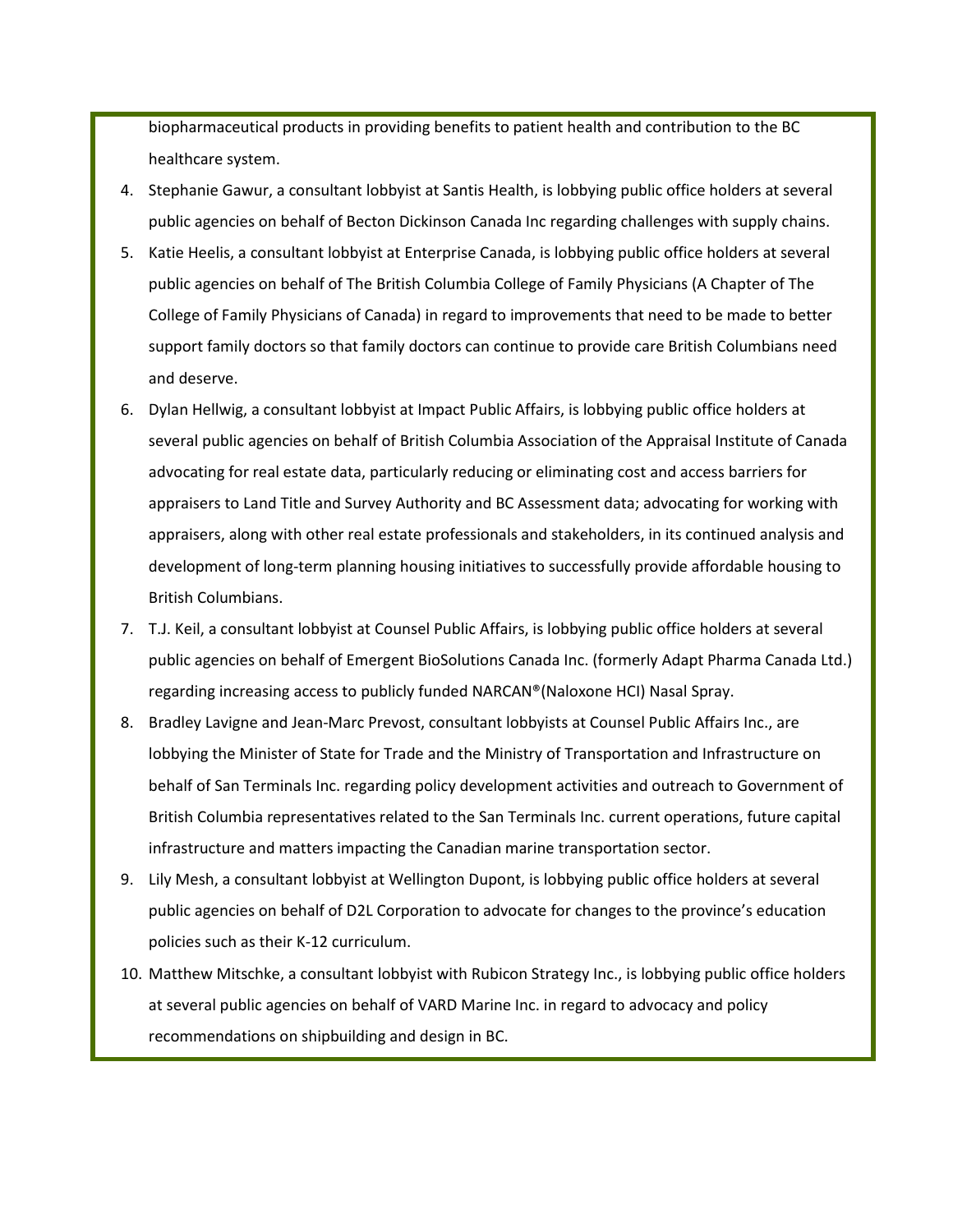- 11. Rob Nagai, a consultant lobbyist at Bluestone Government Relations, is lobbying public office holders at several public agencies on behalf of BentallGreenOak (Canada) Limited Partnership to advocate for property assessment, making it a more equitable property tax distribution process through the implementation of new ways to address the highest and best use of a properties' value.
- 12. Rob Nagai, a consultant lobbyist at Bluestone Government Relations, is lobbying public office holders at several public agencies on behalf of British Columbia Lung Foundation to seek funding for a new BC Lung partnership program dedicated to raising awareness about the effects wildfire smoke has on British Columbian's health, funding to continue partnership for the Quit Now, as well as to advocate for tax policy in regard to tobacco related products.
- 13. Rob Nagai, a consultant lobbyist at Bluestone Government Relations, is lobbying public office holders at several public agencies on behalf of Manufacturing Safety Alliance of BC regarding matters including advocating for a regulatory change which could require all manufacturers to be an occupation health and safety provider; funding for the establishment of Covid-19 Manufacturing and Food Processing Occupational Health and Safety Recovery Fund and to standardize the occupational health & safety professional competencies.
- 14. Rob Nagai, a consultant lobbyist with Bluestone Consulting Inc., is lobbying public office holders at the Ministry of Jobs, Economic Recovery and Innovation and the Ministry of Tourism, Arts, Culture and Sport on behalf of RG Properties Ltd to seek COVID Recovery Funding from the Province.
- 15. Negin Saadati, a consultant lobbyist with Hill+Knowlton Strategies, is lobbying public office holders at several agencies on behalf of Interac Corp. in regard to how Interac can assist the government in providing timely relief payments to British Columbians through the Disaster Financial Assistance Program.
- 16. Katie Shaw, a consultant lobbyist with Earnscliffe Strategy Group, is lobbying public office holders at several public agencies on behalf of the Construction Foundation of BC (2012) Society to collaborate on applied research for building skilled trades, growing inclusion and retaining equity groups in the skilled trades and delivering programs to meet skilled trades shortages for specific sectors in the province.
- 17. Scott Takenaka, a consultant lobbyist with Global Public Affairs, is lobbying public office holders at several public agencies on behalf of Cineplex Entertainment Limited Partnership regarding matters including the role of movie theatres in post-COVID-19 economic restart initiatives, the liquor licensing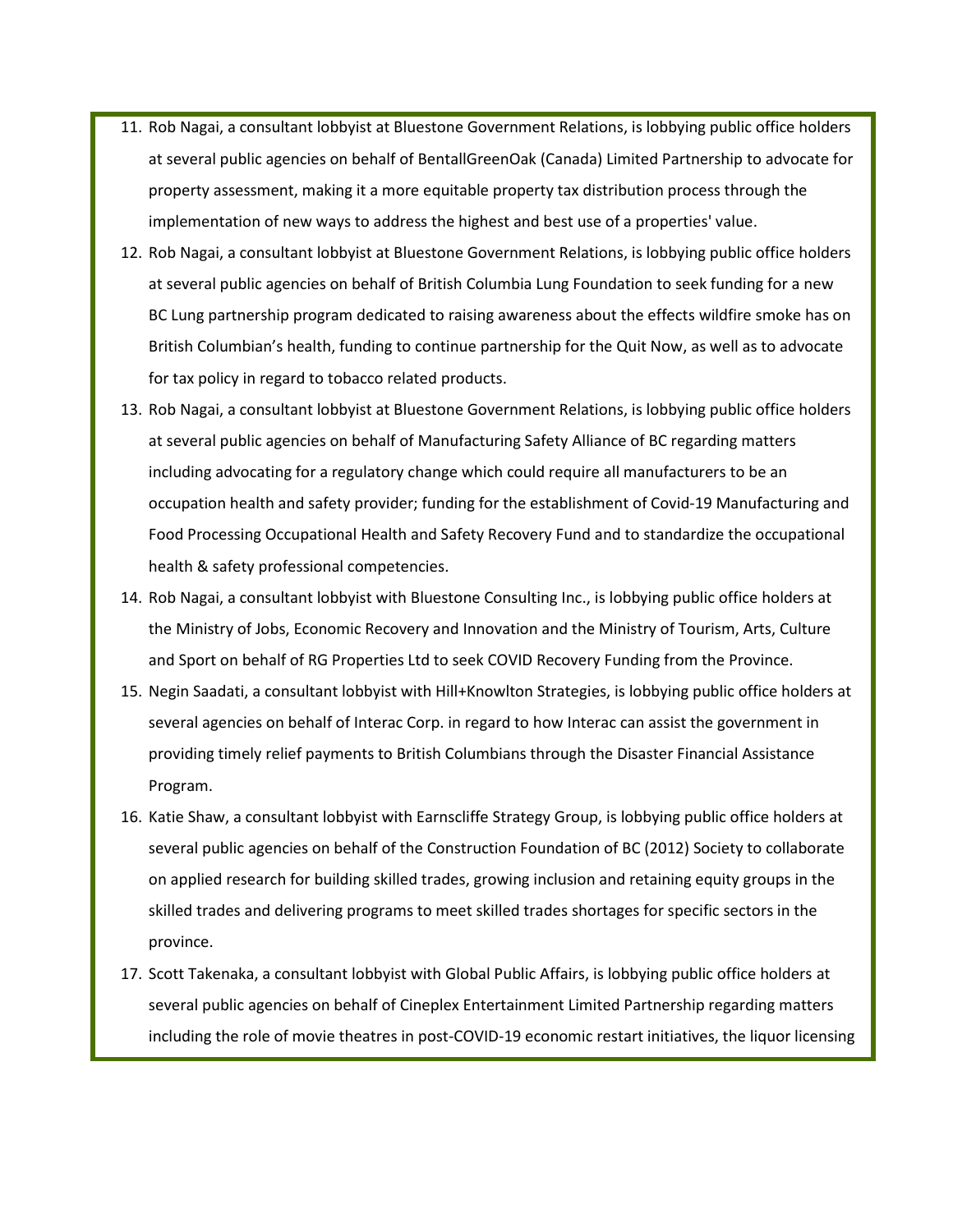process for theatres in British Columbia, and streamlining of British Columbia's film classification system.

- 18. Scott Takenaka, a consultant lobbyist with Global Public Affairs, is lobbying public office holders at the Ministry of Public Safety and Solicitor General on behalf of Truss Beverage Company Limited regarding changing the language in the Cannabis Control Regulation so that it makes specific reference to the Federal Schedule outlining cannabis equivalencies for beverages.
- 19. Mackenzie Taylor and Vienna Psihos, consultant lobbyists with Cumberland Strategies, are lobbying public office holders at several public agencies on behalf of Payit, LLC. regarding bringing their services to the Government of British Columbia to help digitize many government services (e.g. license renewals, permits, etc).
- 20. Kevin Tetreault, a consultant lobbyist with Edelman Public Relations Worldwide, is lobbying public office holders at several public agencies on behalf of Pure Storage, Inc. advocating that Pure Storage Inc.'s storage capabilities have the potential to provide tremendous benefits in cost reduction, cyber security and data mobility to government organizations.
- 21. Alliance of Beverage Licensees of BC (ABLE BC) is lobbying public office holders at several public agencies in regard to policy and program recommendations on the government's stimulus response measures related to COVID-19 economic recovery, specifically in the liquor and hospitality industries as well as regulation and policy recommendations regarding BC's private liquor stores and liquor primaries.
- 22. Amazon Canada Fulfillment Services, ULC is lobbying public office holders at the Ministry of Finance seeking to ensure compliance for Amazon's online marketplace services, now captured for tax collection, remittance and reporting obligations for marketplace facilitators under budget measures implementation act (Bill 6); seeking collaboration with Ministry officials to prevent unintended consequences including double taxation.
- 23. Apotex Inc. is lobbying public office holders at the Ministry of Health regarding utilization of costsaving generic medicines, and a business environment for generic medicines.
- 24. Autism Society of British Columbia is lobbying public office holders at several public agencies in regard to policy and program concerns and recommendations regarding the changes the Ministry of Children and Family Development announced in October 2021 to the Children and Youth with Support Needs Framework, including the removal of Direct Autism Funding.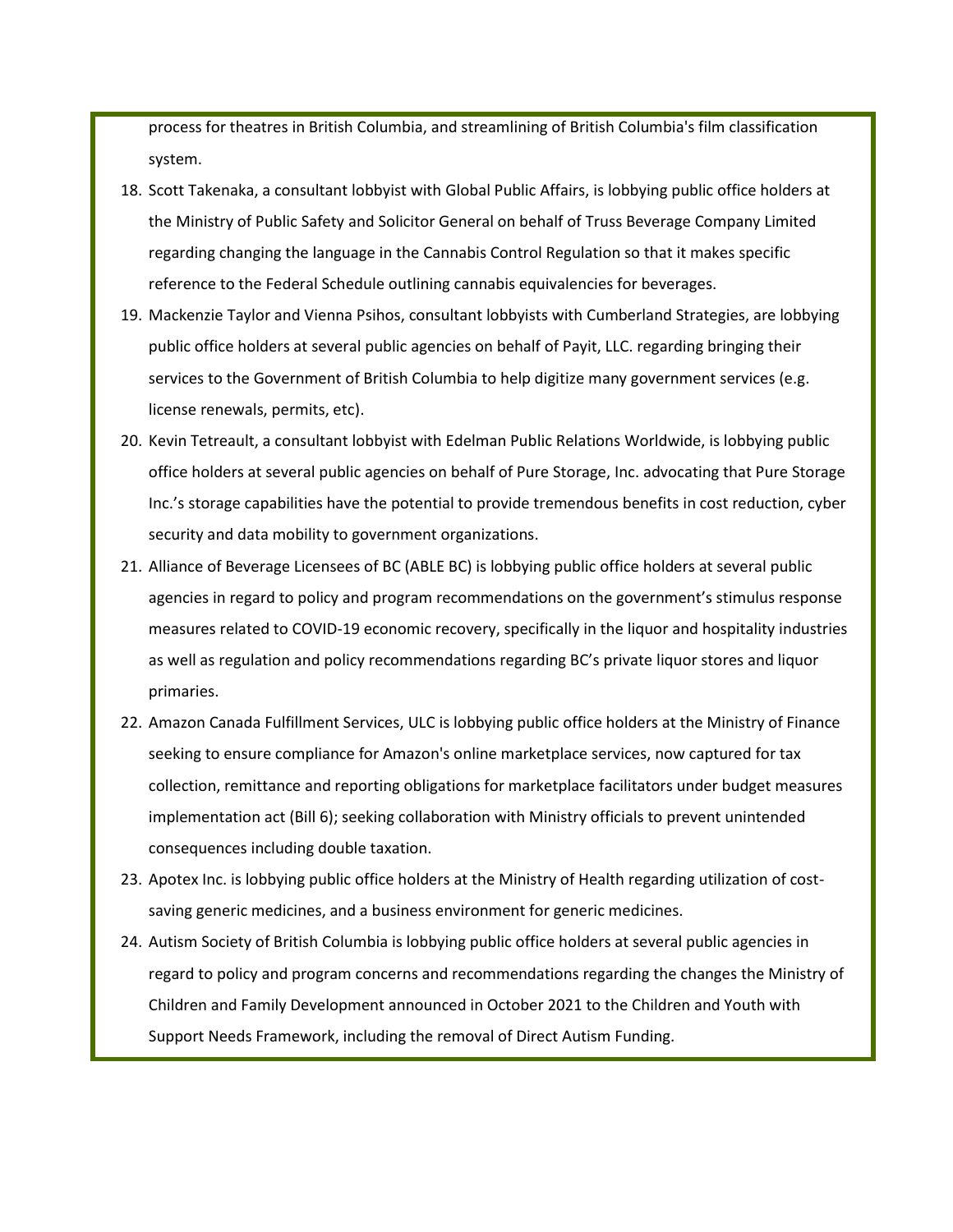- 25. Bell Alliance LLP is lobbying public office holders at several public agencies to request an amendment to the Land Title Act to enable remote witnessing of digital documents for Land Title documents which will reduce fraud through use of technology, reduce emission through elimination of paper and increase access to legal services by remote signing.
- 26. Canada Fortescue Future Industries Ltd. is lobbying public office holders at several public agencies in regard to securing future contracts in the green hydrogen production space.
- 27. Canadian Olympic Committee is lobbying public office holders at several public agencies in regard to staff resources to build a Games Concept as well as potential policy recommendations which will impact indigenous relations, environment, housing and economic development.
- 28. Cedar Shake & Shingle Bureau is lobbying public office holders at several public agencies regarding changes to the BC Government's forest policy, specifically in the area of the Old Growth Forestry Deferrals, and the impact of changes on the cedar shake and shingle industry and their workers.
- 29. The Immigrant Services Society of BC is lobbying public office holders at several public agencies regarding race base data collection systems in order to enhance understanding of service gaps among government systems, publicly funded institutions, etc; the Ukrainian humanitarian movement to BC; promoting greater inclusion, service and program accessibility for diverse newcomer populations including LGBTQ2S+, migrants without legal status, refugee claimants, families, people with disabilities; support for immigrant and refugee newcomers during Covid-19; greater supports to resettled refugees and refugee claimants including funding suggestions on trauma support programs, housing; and economic integration challenges of newcomers into the BC economy.
- 30. Rise Women's Legal Centre is lobbying the Attorney General and Minister responsible for Housing and the Parliamentary Secretary for Gender Equity regarding the Family Law Act and Regulations, Legal Aid, and seeking funding for legal clinic.
- 31. Swiss Reinsurance Company Ltd (Canadian Branch) is lobbying public office holders at several public agencies in support of services that support mitigation and protection against disasters.
- 32. Switch Health Holdings Inc. is lobbying public office holders at Northern Health Authority seeking ongoing opportunities in the fight against COVID-19 and exploring at-home collection techniques for laboratory diagnostic testing.
- 33. United Food and Commercial Workers Canada is lobbying public office holders at several public agencies advocating for protections for Digital Platform Workers through changes to the employment standards act.